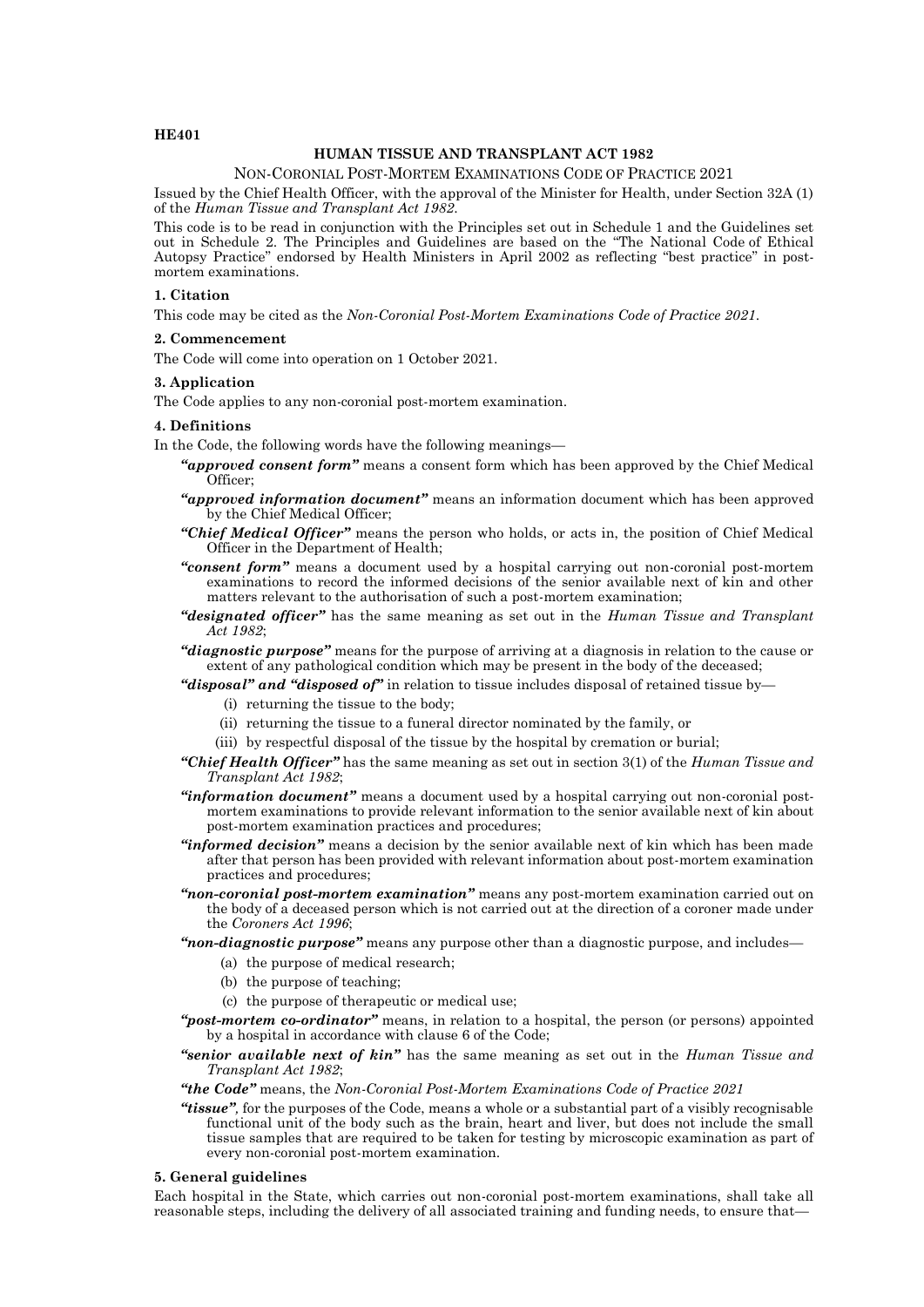- (a) its practices and procedures allow the senior available next of kin of a deceased person to make informed decisions about—
	- (i) whether or not to agree to a non-coronial post-mortem examination being carried out on the body of the deceased person;
	- (ii) whether or not to agree to a full post-mortem examination or some more limited form of post-mortem examination;
	- (iii) whether or not to agree to any tissue being retained at the completion of the internal examination (whether for diagnostic and/or non- diagnostic purposes);
	- (iv) how and when any tissue retained at the completion of the internal examination should be disposed of by the hospital;
- (b) its practices and procedures will enable the senior available next of kin (and any other relatives of the deceased person) to be treated with appropriate sensitivity and due respect, and in particular—
	- (i) so that the senior available next of kin is able to make any necessary decisions within a timeframe and setting, and with the emotional support, which will minimise any undue distress;
	- (ii) so that there is no pressure placed on the senior available next of kin to make any necessary decisions in a particular way;
- (c) the informed decisions of the senior available next of kin about any such matters are respected and implemented by the hospital.

## **6. Post-mortem co-ordinator**

Each hospital in the State which carries out non-coronial post-mortem examinations shall have a person, or persons, appointed to be a post-mortem co-ordinator.

## **7. General responsibilities of post-mortem co-ordinator**

A post-mortem co-ordinator shall have the following general responsibilities—

- (a) arranging for the senior available next of kin to be provided with the information which will enable that person to reach informed decisions about the matters referred to in clause 5(a) of the Code;
- (b) ensuring that a non-coronial post-mortem examination is not authorised by a designated officer unless and until the senior available next of kin has had the opportunity to reach informed decisions about the matters referred to in clause 5(a) of the Code;
- (c) ensuring that appropriate records are kept, in each case, of the decisions made by the senior available next of kin in relation to the matters referred to in clause 5(a) of the Code, and of the implementation of those decisions by the hospital;
- (d) being an ongoing point of contact for the senior available next of kin (or other relatives) in relation to any requests for further information about any matter relating to a non-coronial post-mortem examination carried out on the deceased person.

#### **8. Notification to be given to the post-mortem co-ordinator**

A post-mortem co-ordinator shall be notified, as soon as is practicable, whenever a non-coronial postmortem examination is being considered.

# **9. Preliminary action by post-mortem co-ordinator**

When a post-mortem co-ordinator is notified that a non-coronial post-mortem examination is being considered, that person shall take steps to ensure that—

- (a) the senior available next of kin of the deceased person is identified;
- (b) the senior available next of kin is provided with an approved information document and approved consent form;
- (c) the senior available next of kin is given an adequate opportunity to read and consider the approved information document and approved consent form and to discuss their contents with any other relatives;
- (d) the senior available next of kin is given an adequate opportunity to have any questions answered about the contents of the approved information document and approved consent form, or about any other aspects of the non- coronial post-mortem examination.

#### **10. Subsequent action by post-mortem co-ordinator**

When the post-mortem co-ordinator is satisfied that the senior available next of kin has had the opportunities referred to in clause 9(c) and (d) of the Code, that person shall—

- (a) ascertain from the senior available next of kin whether the deceased person had given any indication during his or her lifetime of his or her attitude to the possibility of a post-mortem examination after death;
- (b) ascertain from the senior available next of kin whether he or she agrees to a post-mortem examination being carried out on the body of the deceased person.

## **11. No further action when objection expressed**

If the post-mortem co-ordinator is informed by the senior available next of kin that the deceased person had expressed an objection during his or her lifetime to a post- mortem examination after death, no further action shall be taken by the hospital.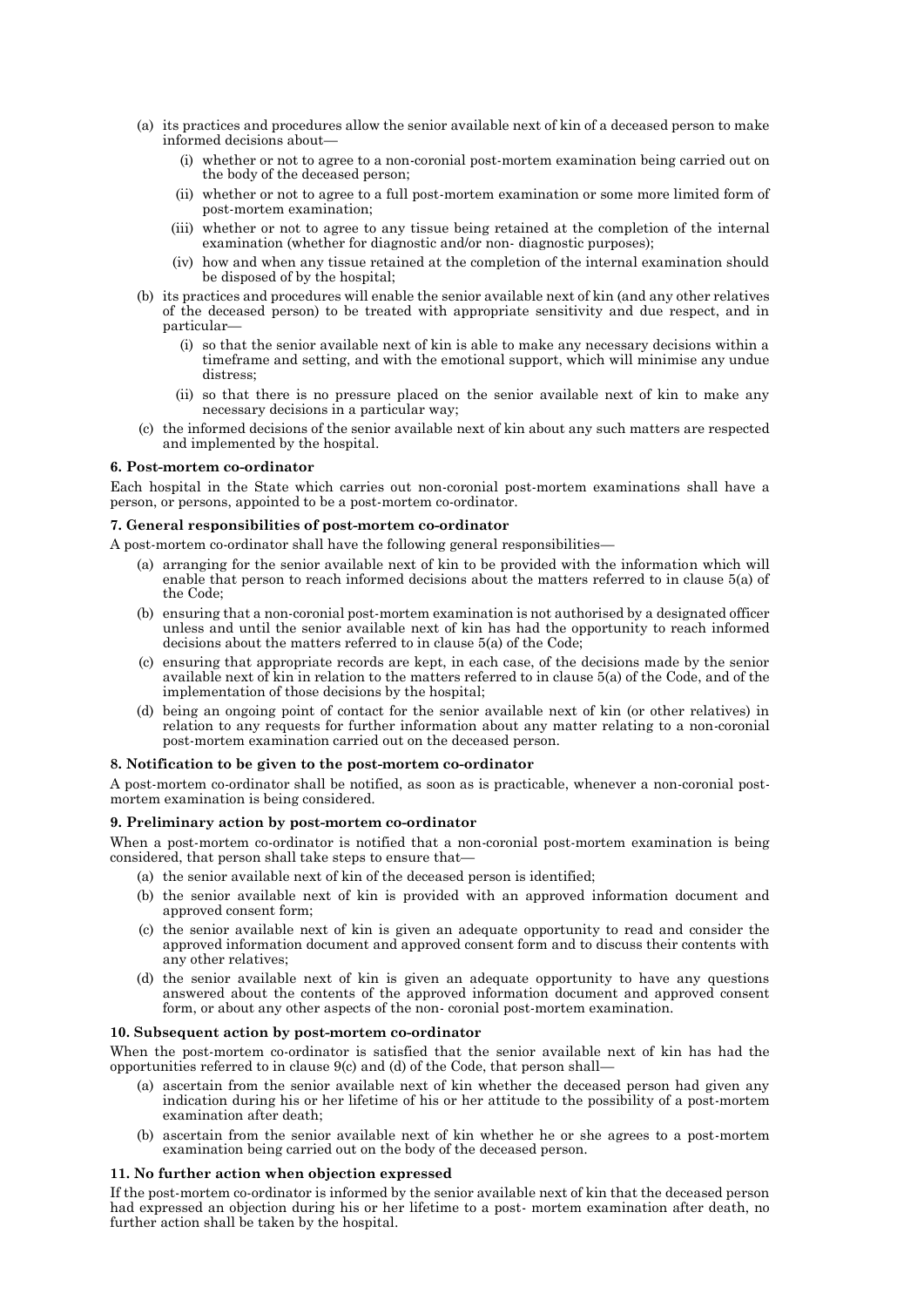# **12. Consent form procedure**

Where the senior available next of kin agrees to a post-mortem examination being carried out on the body of the deceased person, the post-mortem co-ordinator shall ensure that—

- (a) an approved consent form is completed and signed by the senior available next of kin;
- (b) the approved consent form includes a record of all relevant decisions made by the senior available next of kin (including any limitations or conditions which may be placed by the senior available next of kin on the post-mortem examination and/or any retention of tissue following the internal examination);
- (c) the approved consent form includes certification from the post-mortem co- ordinator that all relevant information has been provided to the senior available next of kin so that informed decisions could be made (and that the approved consent form is not submitted to the designated officer until that has been certified); and
- (d) if requested by the senior available next of kin, a copy of the approved consent form is provided to the senior available next of kin if and when it has been endorsed with the authorisation to perform a post-mortem examination by the designated officer.

## **13. Action by designated officer**

Subject to section 25(3) of the *Human Tissue and Transplant Act 1982*, a designated officer shall not authorise the carrying out of any non-coronial post-mortem examination unless he or she has been provided with a completed approved consent form (which includes the certification from the postmortem co-ordinator referred to in clause 12(c) of the Code).

#### **14. Feedback to relatives**

The post-mortem co-ordinator shall ensure that the senior available next of kin has an opportunity to receive appropriate feedback on the findings of any post-mortem examination, which has been carried out on the body of that deceased person.

#### **15. Records to be kept**

The post-mortem co-ordinator shall ensure that, in relation to each case where a non-coronial postmortem examination is considered, an adequate record is kept of—

- (a) who was identified as the senior available next of kin;
- (b) when an approved information document and approved consent form was given to the senior available next of kin;
- (c) any questions raised by the senior available next of kin about the contents of the approved information document, approved consent form or about any other aspects of the non-coronial post-mortem examination, and the answers given to those questions;
- (d) any information provided by the senior available next of kin about the attitude of the deceased, prior to death, to the possibility of a post-mortem examination;
- (e) any decisions made by the senior available next of kin in relation to the matters referred to in clause 5(a) of the Code;
- (f) the implementation by the hospital of any decisions made by the senior available next of kin in relation to the matters referred to in clause 5(a) of the Code.

#### **16. Register to be kept**

The post-mortem co-ordinator shall ensure that there is maintained at the hospital, and kept up to date, in relation to any non-coronial post-mortem examination which is carried out, a register which includes the following information—

- (a) a description of any tissue retained;
- (b) an indication of when the non-coronial post-mortem examination to which the tissue relates was carried out and the deceased person on whom it was carried out;
- (c) an indication of when the approved consent form was signed, and any limitations placed by the senior available next of kin on that retention;
- (d) an indication of any use of that retained tissue (ie for diagnostic purposes and/or non-diagnostic purposes as may have been authorised by the senior available next of kin) and when any such use was completed;
- (e) an indication of when any retained tissue was disposed of by the hospital.

#### **17. Access to register by senior available next of kin**

An extract from the register maintained in accordance with clause 16 of the Code, containing the details which relate to any retained tissue from a particular deceased person, shall be provided by the hospital on request to any senior available next of kin of that deceased person (or other person authorised by the senior available next of kin).

#### **18. Access to register by authorised officers**

The register maintained in accordance with clause 16 of the Code shall be open to inspection at any time by the Chief Medical Officer or any officer of the Department of Health who is authorised in writing by the Chief Medical Officer.

#### **19. Reporting**

(1) The post-mortem co-ordinator shall ensure that on or before the 31st day of July in each year, a report is provided to the Chief Medical Officer, which includes the following information—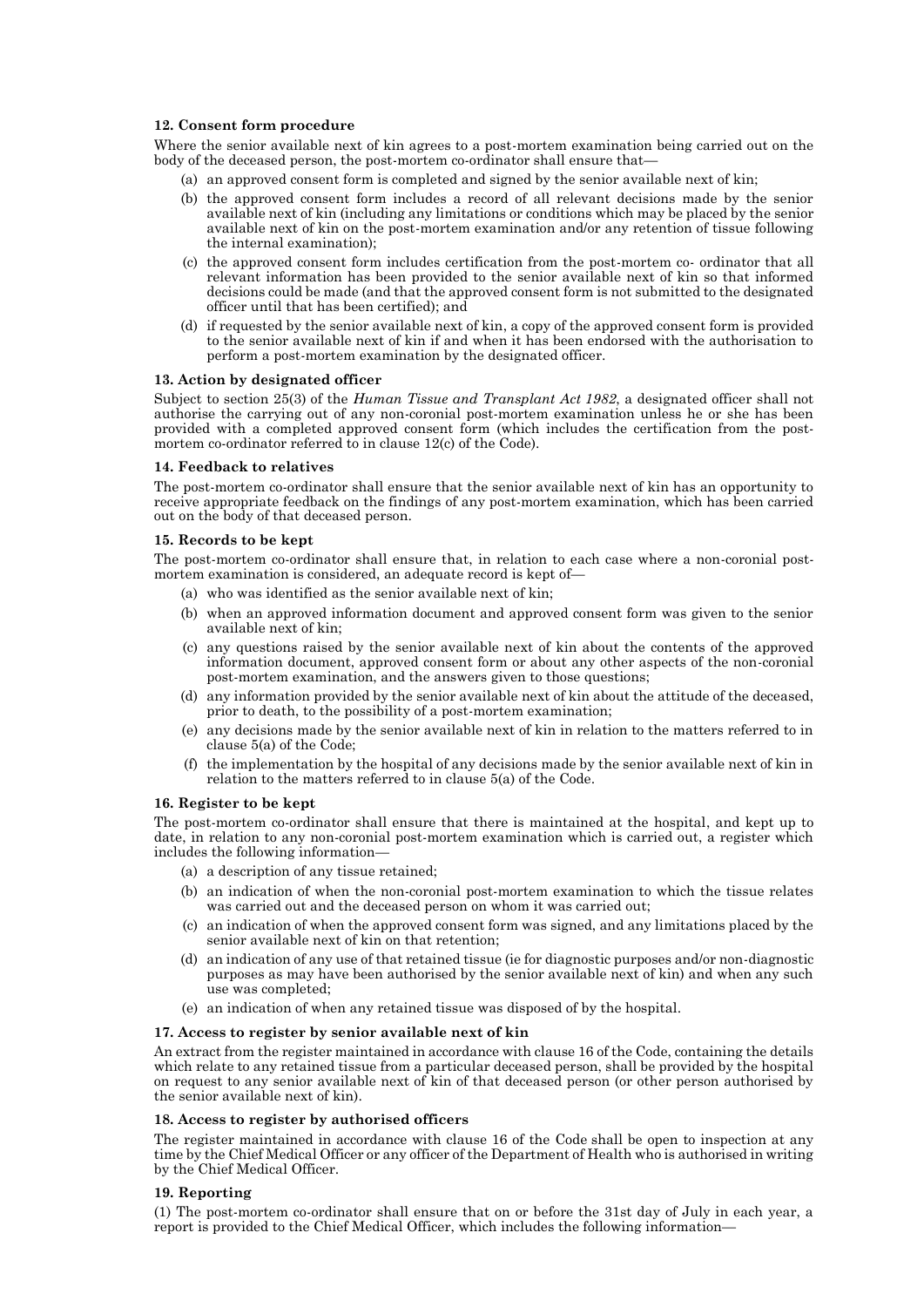- (a) the number of non-coronial post-mortem examinations which were carried out at the hospital during the period from the 1st day of July of the preceding year to the 30th day of June of that current year;
- (b) the number of non-coronial post-mortem examinations during that period in which tissue was retained at the completion of the internal examination;
- (c) the number of non-coronial post-mortem examinations during that period in which tissue was retained for diagnostic purposes;
- (d) the number of non-coronial post-mortem examinations during that period in which tissue was retained for non-diagnostic purposes;
- (e) the total number of tissues retained from non-coronial post-mortem examinations carried out at the hospital during that period;
- (f) the number of tissues from non-coronial post-mortem examinations carried out at the hospital since the 1st day of August 2002 which were disposed of during that period;
- (g) the total number of tissues which are still retained at the hospital from non- coronial postmortem examinations carried out at the hospital since the 1st day of August 2002.

(2) For the purposes of the reporting year ending 30th day of June 2008, the records kept under the repealed Code are to be reported on as if tissue was defined in the repealed Code as it is in this Code. (3) In subclause (2)—

*"the repealed Code"* means the *Non-Coronial Post-Mortem Examinations Code of Practice 2007*.

## **20. Copies of reports to be provided to Chief Health Officer**

The Chief Medical Officer shall provide copies of any reports received in accordance with clause 19 of the Code to the Chief Health Officer on or before the 1st day of September in the year in which the reports are received, together with any comments which the Chief Medical Officer considers should be made on those reports and on the operation and effectiveness of the Code generally.

## **21. Repeal**

The *Non-Coronial Post-Mortem Examinations Code of Practice 2007* is repealed.

Dr ANDREW ROBERTSON, Chief Health Officer.

# **SCHEDULE 1**

The following Principles are based on "The National Code of Ethical Autopsy Practice" which is a national code of practice endorsed by Health Ministers in April 2002 as reflecting "best practice" in post-mortem examinations.

## **PRINCIPLES**

*The following principles underpin the Code and govern for the conduct of non- coronial post-mortems—*

- It should be clear to families that a non-coronial post-mortem can only be carried out in accordance with the requirements set out in the *Human Tissue and Transplant Act 1982* and the Code.
- Respect must be shown towards the deceased and their families at all times.
- Full, open and attentive communication is fundamental to effectively involving families.
- Processes must be transparent and accountable and able to be assessed and reported.
- The public benefit of post-mortems needs to be recognised.

*In addition, post-mortem practice must be governed by the following principles—*

- The family must be consulted and given the opportunity to be involved to whatever extent they wish to be.
- The wishes of the deceased and the family in regard to the post-mortem examination should be accommodated as far as possible.
- Information must be provided in a timely, understandable and sensitive fashion and answers to questions must be open and honest.
- Only appropriately trained persons (post-mortem co-ordinators) should provide information to families.
- Family members must be consulted and their agreement obtained about organ retention and disposal, (in person wherever possible) unless they have made it clear they do not want to be consulted.
- Appropriate bereavement support should be provided to families in acknowledgment of their loss.
- An appropriately qualified and authorised person should take responsibility for the performance of each and every post-mortem.
- There must be a clear delineation between the uses to which retained tissues/organs can be put such as diagnosis, research or education.
- All research using organs or tissues derived from post-mortems must have the approval of a properly constituted ethics committee.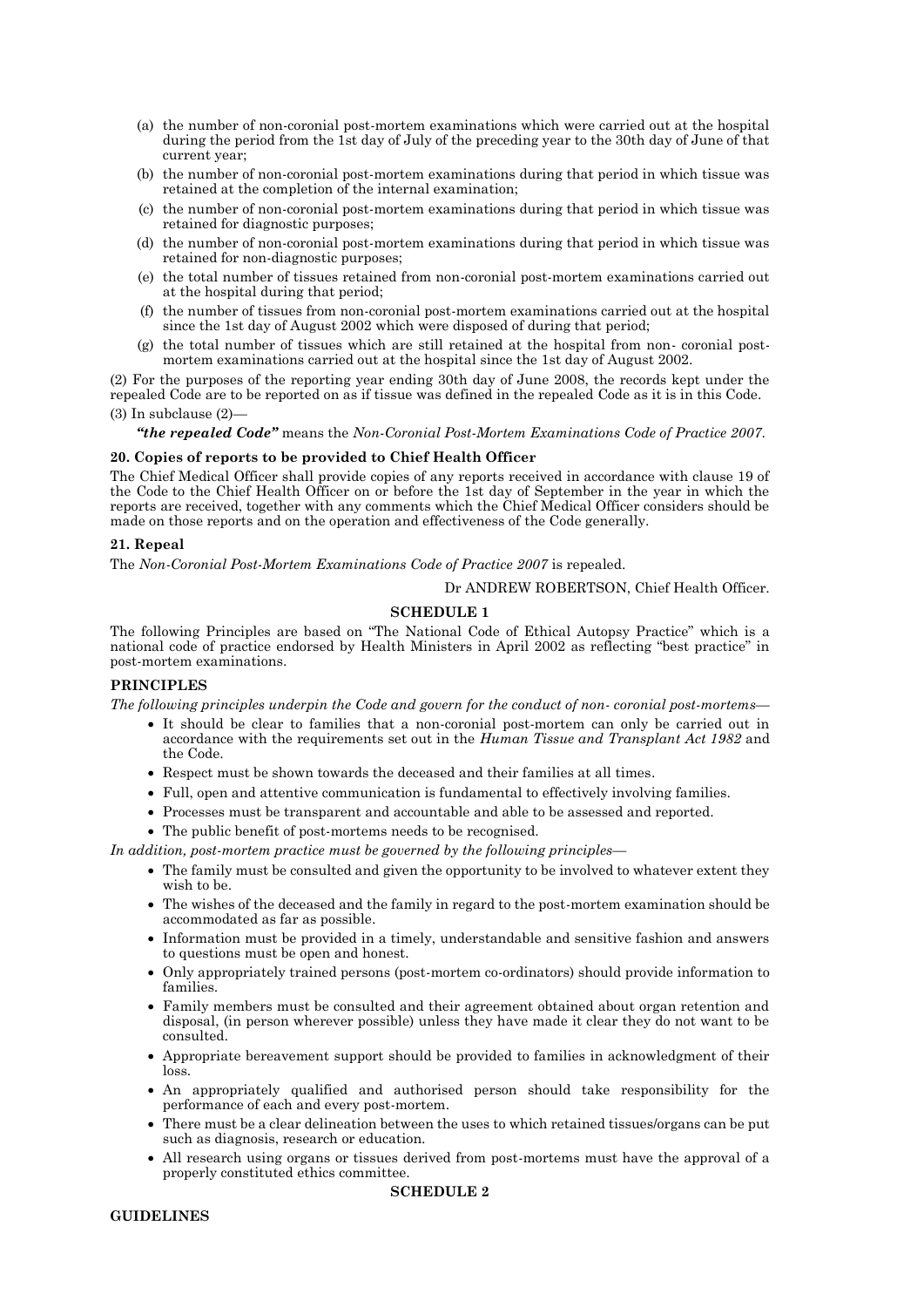The following Guidelines are based on "The National Code of Ethical Autopsy Practice" which is a national code of practice endorsed by Health Ministers in April 2002 as reflecting "best practice" in post-mortem examinations.

## (i) BEST PRACTICE GUIDELINES FOR INFORMING AND INVOLVING FAMILIES

Traditionally professionals have sought to protect families from information that they may find distressing. However, experience has shown that timely information provided in a sensitive manner can empower families and is far less distressing than later disclosure.

Bereaved families have the right to clear, factual and sensitive communication from a skilled professional. Institutions have a responsibility to ensure that in each case there is a specifically trained staff member (the post-mortem co-ordinator) whose role is to engage with the bereaved family and provide clear, factual information in a sensitive manner following the death of a patient.

The approach to the family regarding post-mortem is most appropriately made by the senior clinician treating the patient. This is not a duty to be delegated to a junior medical officer or untrained interviewing officer. Requesting a post-mortem and discussing organ retention and use and other sensitive information should be conducted face to face wherever possible. Whilst an approach by telephone may be allowable and in some cases unavoidable, it is not ideal.

The appropriately trained person whose priority is the needs of the bereaved family should support the clinician in this role.

The capabilities of such persons in providing assistance to the bereaved family should include—

- an understanding of the dynamics of the grief process,
- counselling and communication skills to convey information at a pace and using language the family are able to understand,
- the capacity to recognise the needs of families where English is not the first language (including Torres Strait Islander and Aboriginal families), and the potential for diminishing fluency and comprehension or reversion to original language,
- communication and advocacy skills to ensure the wishes of the family are conveyed and respected,
- a good understanding of the non-coronial post-mortem examination process and the legal and ethical issues related to agreement to that process,
- a good understanding of the post-mortem process relative to the need for tissue/organ retention and options available for future use, release or disposal of the retained tissue/organ,
- knowledge of all aspects of funeral arrangements.

Institutions involved with the bereaved family must recognise and provide for the following needs—

- a quiet, private area to undertake these discussions,
- time to assimilate the impact of the death before being approached to discuss post-mortem. Whilst it is acknowledged in certain situations the treating clinician may have had extensive discussions about the prognosis of the patient and the benefit of post-mortem may have already been raised with the family, in most situations it is inappropriate to raise the issue until the family has had time to take in the death of the patient,
- information about events leading to the death, treatment attempts etc before feeling ready to discuss other issues,
- support to facilitate their "goodbye" to their relative,
- any special religious or cultural rituals which must be acknowledged and met where possible,
- clear honest information,
- specifically families must be clearly informed of their rights—
	- $\Box$  to refuse the performance of a post-mortem,
		- $\Box$  to limit the extent of the examination and retention of tissue and organs, understanding that such limitations may compromise the information obtained from the post-mortem,
		- $\Box$  in regard to disposal options for retained tissues and organs,
		- $\Box$  to be advised about uses other than diagnosis to which retained tissues/organs can be put;
- access to interpreters and appropriate health workers where necessary,
- information and assistance to make funeral arrangements,
- assessment and referral for ongoing counselling if required,
- provision of post-mortem results in an understandable form. They may prefer to meet with the clinical team who cared for their relative or with their own GP. In some situations discussion with the pathologist may be appropriate.

## (ii) GUIDELINES FOR POST-MORTEM REQUEST AND CONSENT FORMS

#### **The request by practitioner**

The form should include—

- name of medical practitioner requesting post-mortem,
- name of deceased.
- the family member consulted, by whom and their relationship to the deceased,
- clinical report and reason for seeking post-mortem,